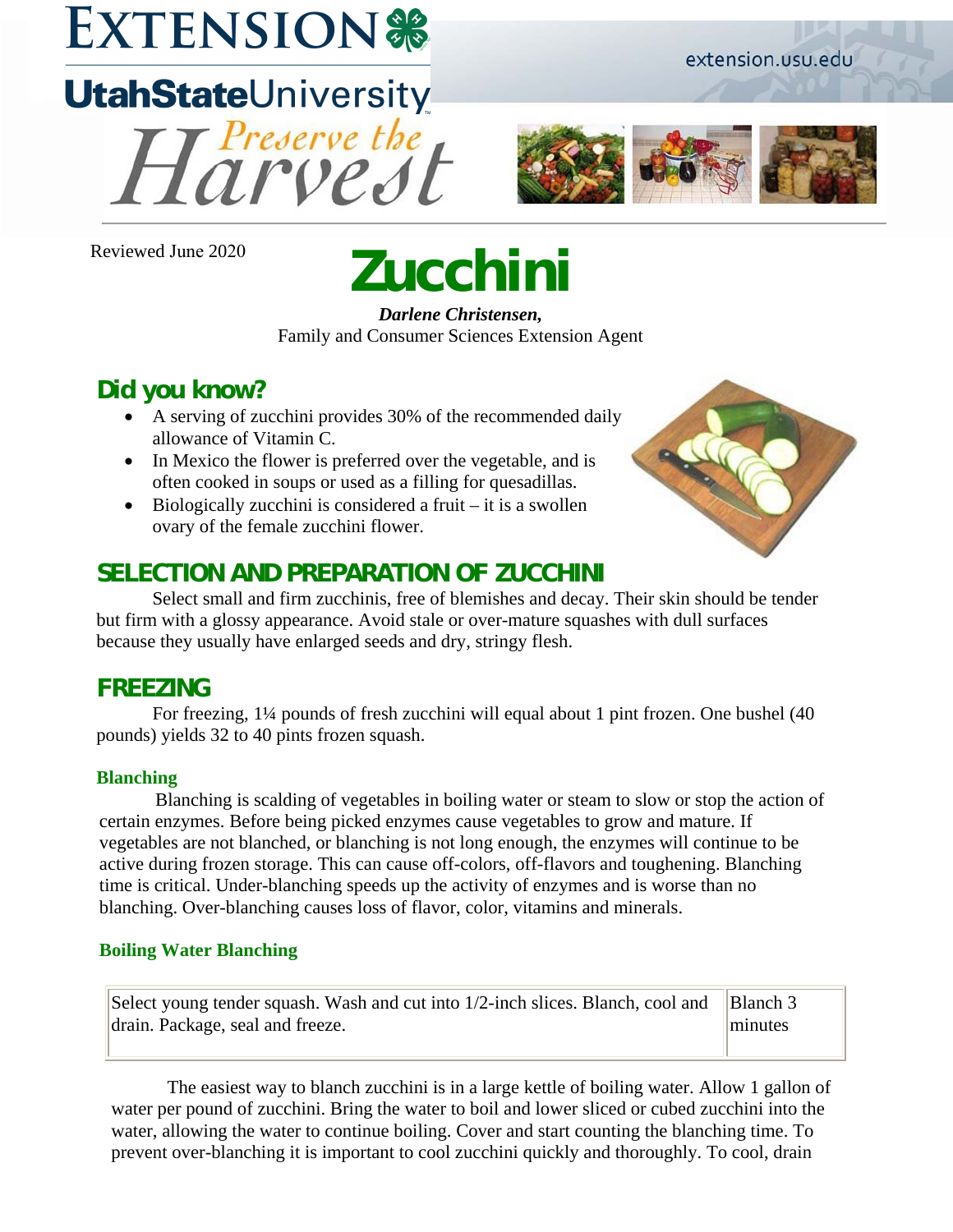zucchini in a strainer, then quickly plunge into a container of ice water. Cool for the same amount of time as blanched. Drain thoroughly and freeze.

#### *Steam Blanching*

| <b>Grated Zucchini for Baking -- Steam in small quantities until translucent. Pack</b> Blanch in      |         |
|-------------------------------------------------------------------------------------------------------|---------|
| in amounts used in recipes, allowing headspace. Put containers in cold water to $\parallel$ steam 1-2 |         |
| cool. Seal and freeze. Drain before using in baking.                                                  | minutes |

Frozen grated zucchini works well for baking. Steam blanching is suggested for grated zucchini. Grating large, overripe zucchinis is a good way to utilized them.

To steam, use a pan with a tight-fitting lid and a basket that holds the food at least three inches above the bottom of the pan. Use 1 to 2 inches of water in the pan, bring to a boil and leave on high throughout the blanching process.

Place vegetables in the basket in a single layer so that steam reaches all parts quickly. Cover the pan and start counting time as soon as the lid is on.

Cool vegetables quickly and thoroughly to stop the cooking process. To cool, plunge basket immediately into a large quantity of cold water. Cool vegetables for the same amount of time as they are blanched. Drain vegetables thoroughly after cooling.

#### **CANNING**

Recommendations for canning cubed or sliced zucchini (considered a summer squash), have been withdrawn due to uncertainty about the determinations of safe processing times. Squashes are low-acid vegetables and require pressure canning for a known period of time that will destroy bacteria caused by botulism. Science-based documentation for the previous processing times cannot be found, and reports that are available do not support the old process. Due to this, IT IS **NOT** RECOMMENDED THAT YOU HOME CAN ZUCCHINI.

However, there are tested and safe recipes for zucchini-pineapple and pickled bread-andbutter zucchini. The added acid in these recipes help in making them safe.

#### **Zucchini-Pineapple**

4 quarts cubed or shredded zucchini 46 ounces canned unsweetened pineapple juice 1 ½ cups bottled lemon juice 3 cups sugar **Yield:** About 8 to 9 pints

**Procedure:** Peel zucchini and either cut into 1/2-inch cubes or shred. Mix zucchini with other ingredients in a large saucepan and bring to a boil. Simmer 20 minutes. Fill jars with hot mixture and cooking liquid, leaving 1/2-inch headspace. Adjust lids and process according to the recommendations in the table below.

| Recommended process time for Zucchini-Pineapple in a boiling-water canner. |                            |                  |                              |                  |  |  |
|----------------------------------------------------------------------------|----------------------------|------------------|------------------------------|------------------|--|--|
|                                                                            |                            |                  | Process Time at Altitudes of |                  |  |  |
| Style of Pack                                                              | Jar Size                   | $ 0 - 1,000$ ft  | $1,001 - 6,000$ ft           | Above $6,000$ ft |  |  |
| Hot                                                                        | <b>Half-pints or Pints</b> | $15 \text{ min}$ | 20                           | 25               |  |  |

\*After the process is complete, turn off the heat and remove the canner lid. Wait five minutes before removing jars.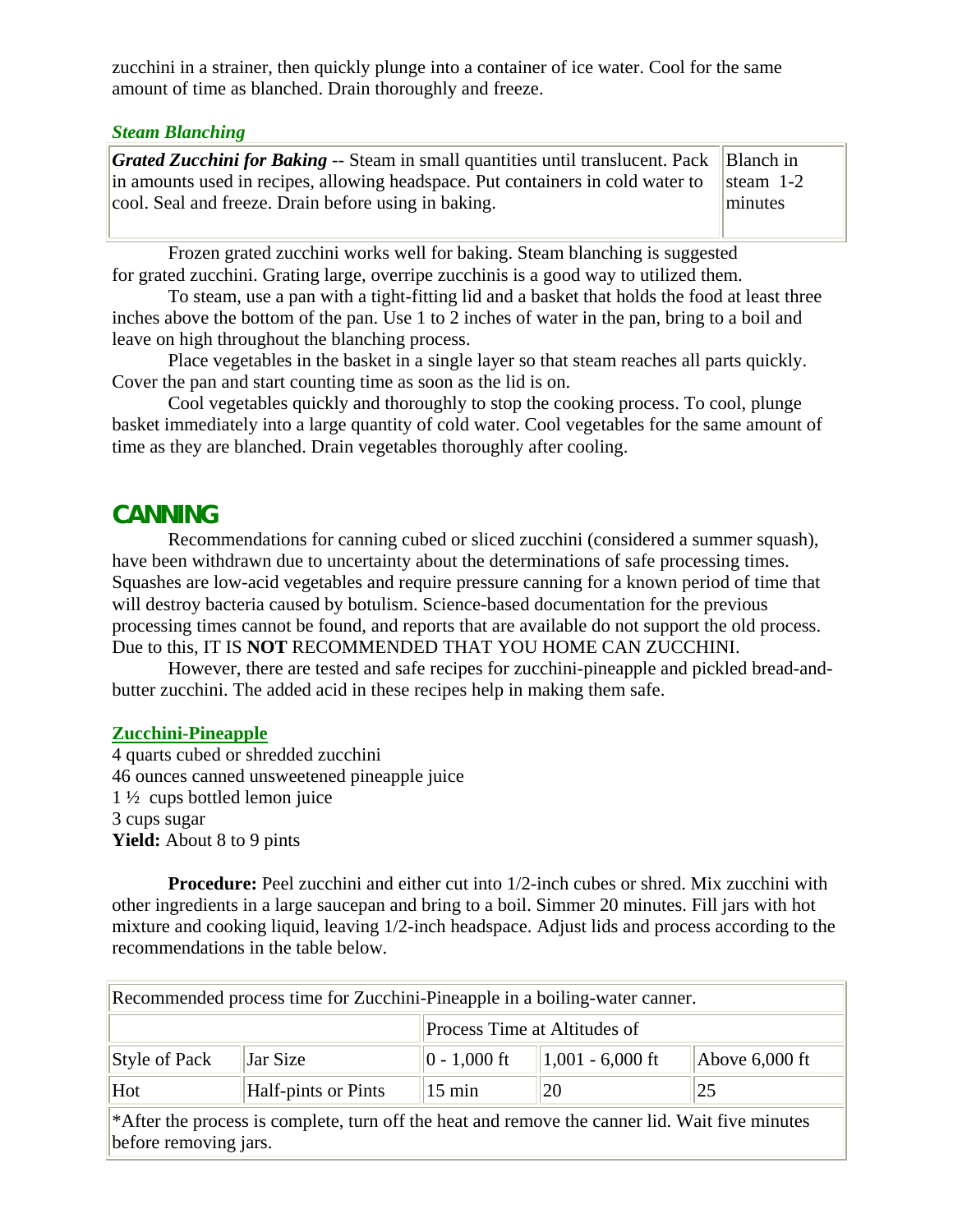## **PICKLING**

#### **Pickled Bread-and-Butter Zucchini**

16 cups fresh zucchini, sliced 4 cups onions, thinly sliced 1/2 cup canning or pickling salt 4 cups white vinegar (5%) 2 cups sugar 4 tbsp mustard seed 2 tbsp celery seed 2 tsp ground turmeric **Yield:** About 8 to 9 pints

**Procedure:** Cover zucchini and onion slices with 1 inch of water and salt. Let stand 2 hours and drain thoroughly. Combine vinegar, sugar, and spices. Bring to a boil and add zucchini and onions. Simmer 5 minutes and fill jars with mixture and pickling solution, leaving 1/2-inch headspace. Adjust lids and process according to the recommendations in table below:

| Recommended process time for Pickled Bread- and Butter-Zucchini in a boiling-water canner. |                 |                  |                              |                            |  |  |
|--------------------------------------------------------------------------------------------|-----------------|------------------|------------------------------|----------------------------|--|--|
|                                                                                            |                 |                  | Process Time at Altitudes of |                            |  |  |
| Style of Pack                                                                              | Jar Size        | $ 0 - 1,000$ ft  | $1,001 - 6,000$ ft           | Above $6,000$ ft           |  |  |
| Hot                                                                                        | Pints or Quarts | $10 \text{ min}$ | 15                           | 20                         |  |  |
| الجاري والمناقصة                                                                           |                 |                  |                              | $\cdots$ $\cdots$ $\cdots$ |  |  |

\*After the process is complete, turn off the heat and remove the canner lid. Wait 5 minutes before removing jars.

## **DRYING**

Choose young, slender zucchini. Wash. Cut into 1/4 inch slices or 1/3 inch slices for chips. Dry at 125ºF until brittle. Dried zucchini should be stored in a moisture-proof container in a dark, dry place. It will keep for a year. Possible storage containers to use include jars, tin cans with tight-fitting lids and plastic containers. Containers should be filled as full as possible without crushing.

Use in soups and casseroles. Sprinkle zucchini chips with seasoned salt and serve with dips.

### **STORAGE**

Only fresh zucchini in prime condition can produce a good quality preserved product.

**Fresh Zucchini:** Best when eaten or preserved shortly after purchase or harvesting. Expected shelf life is 1 week.

**Frozen Zucchini:** Label and date the packages. Properly packaged and frozen, zucchini should maintain high quality for approximately 10 months.

**Canned Pickled or Pineapple Zucchini:** If lids are tightly vacuum sealed after processing, remove the screw bands, wash the lid and jar to remove food residue; then rinse and dry jars.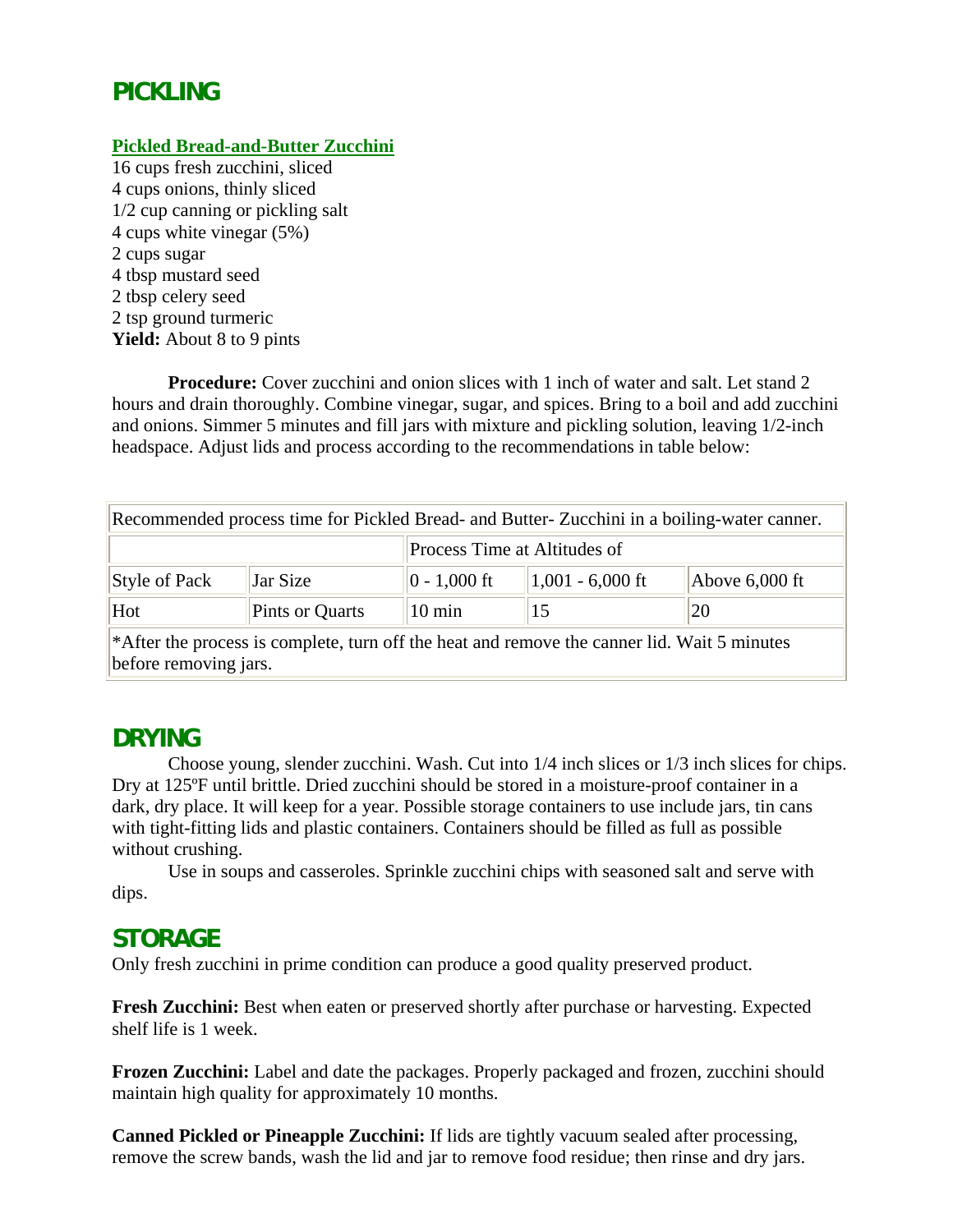Label and date the jars and store them in a clean, cool, dark, dry place. For best quality consume within 1-2 years. Jars will loose quality and nutrients over time, but will remain safe to eat providing the vacuum seal is intact.

**Dried Zucchini:** Pack cooled, dried foods in small amounts in glass jars or in moisture and vapor-proof freezer containers, boxes or bags. Store in a cool, dry, dark place.

## **NUTRITIONAL INFORMATION**

One serving of zucchini (1/2 medium squash) has 20 calories. It provides approximately the following recommended daily allowances: Vitamin A 6%, Vitamin C 30%, Calcium 2%, and Iron 2%.

## **RECIPES**

#### **Zucchini Pancakes**

1/2 cup flour 2 cups shredded zucchini 3/4 tsp salt 1/3 tsp pepper 2 separated eggs

In a small bowl mix flour, squash, salt, pepper and egg yolks. In another bowl beat egg whites until stiff but not dry; fold into zucchini mixture. Drop by heaping tablespoons into about 1/4 inch hot oil in skillet and drown on both sides. Serve immediately. Makes about 15 pancakes.

#### **Crock Pot Creole Zucchini**

2 pounds zucchini (4 cups) 1 small chopped green pepper 1 small chopped onion 1 clove minced garlic 1 tsp salt 1/4 tsp pepper 4 peeled and chopped tomatoes 2 tbsp butter 2 tbsp parsley

Cut zucchini into ¼ inch slices. In slow-cooking pot, combine zucchini with green pepper, onion, garlic, salt and pepper. Top with chopped tomatoes and butter. Cover and cook on high two hours or until tender. Sprinkle with chopped parsley. Makes six to seven servings.

#### **Squash Blossom Frittata**

3-4 zucchini blossoms 1-2 baby squash 4 eggs Dash of milk 2 green onions Asia go cheese Chopped parsley and snipped chives (optional) Salt and pepper to taste

Pick 3 to 4 blossoms per person and 1 or 2 baby yellow or green summer squash. Rinse blossoms well and drain on paper towels. Beat 4 eggs with a little milk. Add fresh chopped parsley and snipped chives, if desired. Add salt and pepper to taste. In a non-stick pan, sauté a little butter and cook 2 green onion and thinly sliced baby squash just until soft. Then quickly